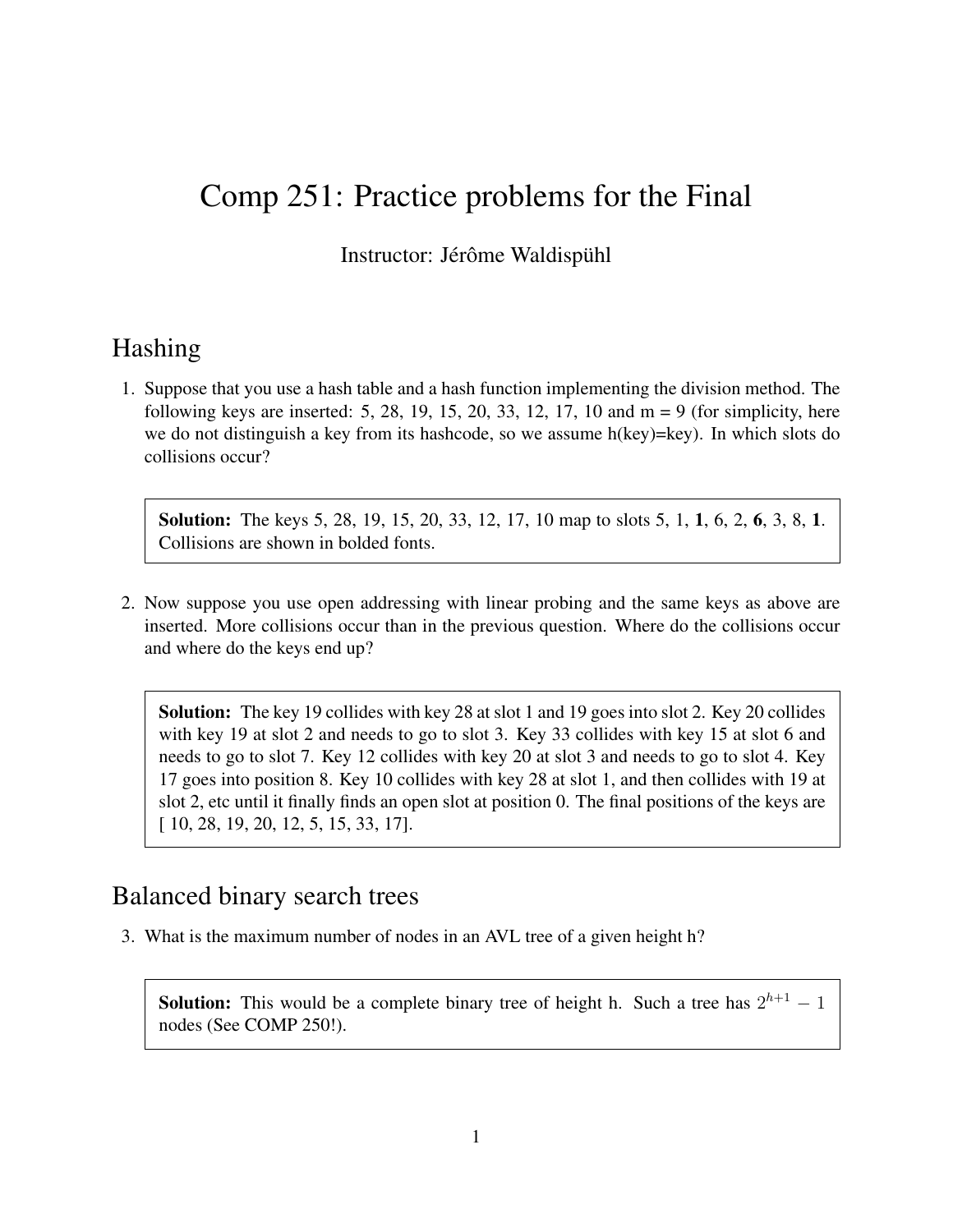4. Starting with an empty tree, construct an AVL tree by inserting the following keys in the order given: 2, 3,5, 6, 9, 8, 7, 4, 1. If an insertion causes the tree to become unbalanced, then perform the necessary rotations to maintain the balance. State where the rotations were done.

**Solution:** Add(2), add(3), add(5), rotateLeft(2), add(6), add(9), rotateLeft(5) and note that this solves the imbalance at 3 also,  $add(8)$ ,  $rotateLeft(3)$ ,  $add(7)$ ,  $rotateRight(9)$ ,  $add(4)$ ,  $add(1)$ . The final AVL tree is:



## Heaps

5. Suppose you have a heap which supports the usual add() and removeMin() operations, but also supports a changePriority (name, new Priority) operation. How could you combine these operations to define a remove(name) operation?

Solution: Check the current minimum and find out what its priority is. (You can remove the min, check its value, and then add it back in.) Then use the changePriority() method to reduce the priority of the element that you wish to remove, such that its new priority is less than that of the current minimum. Then, remove the (new) minimum.

6. Suppose you used an ordered array to implement a priority queue. Give the O( ) time for the operations removeMin(), add(element, key), findMin() take?

**Solution:** If you order from small to large then remove Min() would be  $O(n)$ . It would be better would be to order from large to small so that remove Min would be  $O(1)$ . Adding an arbitrary element would be  $O(n)$  since you would have to shift all the elements in the worst case. findMin would be O(1) since the array is ordered.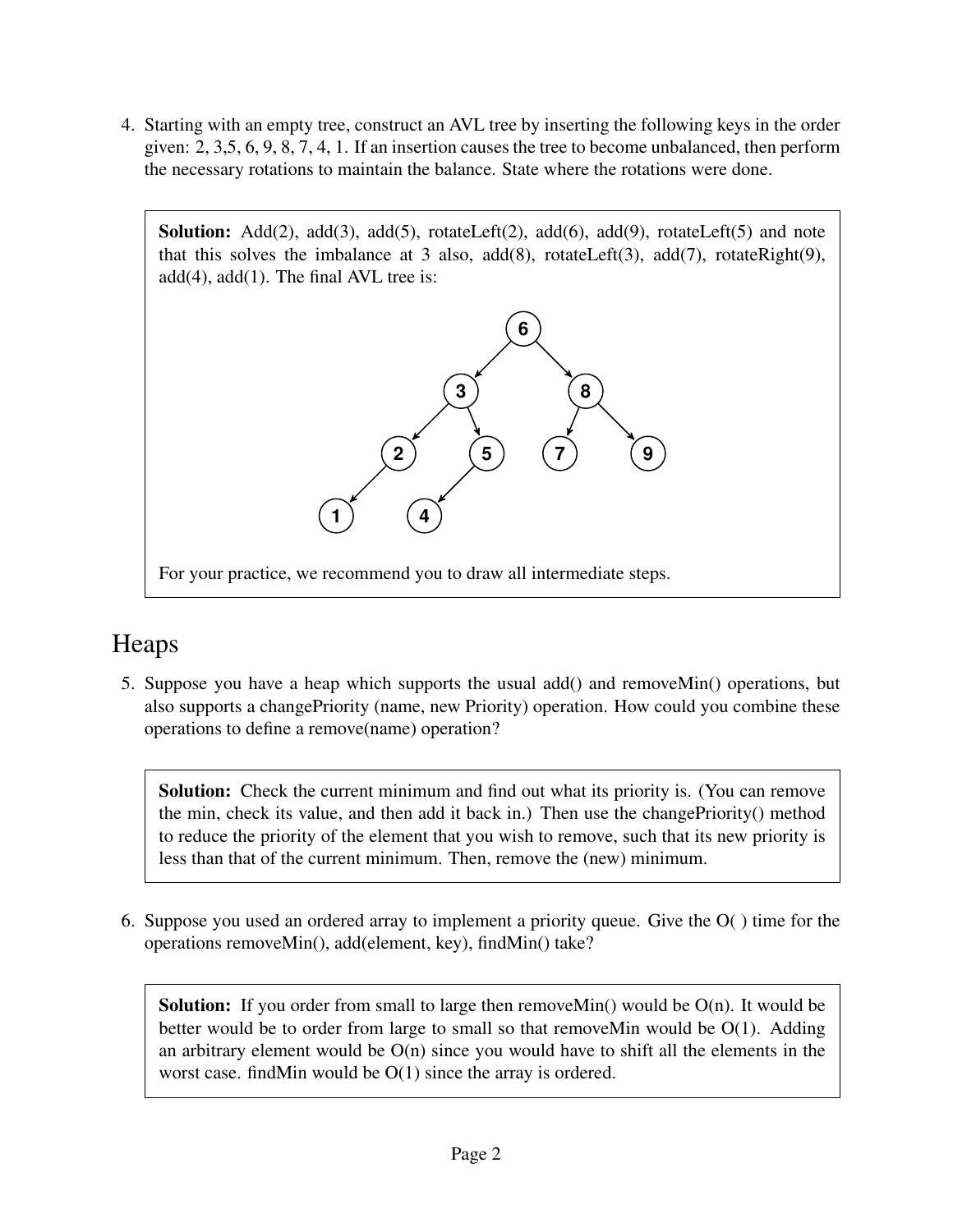## Disjoint sets

7. Consider the set of all trees of height h that can be constructed by a sequence of "union-byheight" operations. How many such trees are there?

Solution: It was a trick question. There are infinitely many of these trees, since there is no constraint given on the number of nodes and "union-by-height" trees (trees built by union-by-height operations) have no constraint on the number of children of any node.

8. Consider a tree formed by union-by-height operations, without path compression. Suppose the tree has n nodes and the tree is of height h. Show that n is greater than or equal to  $2<sup>h</sup>$ . (Note that the tree need not be a binary tree, and so we cannot just apply properties of binary trees to this problem. Indeed, for binary trees of height h, we can only say that the number of nodes at most  $2^{h+1} - 1$ , which is looser than the bound stated in the question.)

**Solution:** Here is a proof by induction on the tree height k. The base case  $k = 0$  is easy, since a tree of height 0 always has just  $1 = 2^0$  node (the root). Suppose the claim is true for  $h = k$ . Now consider a union-by-height tree of height  $k + 1$ . There must have been a union that brought two trees together and increased the height of one of them from  $k$  to  $k + 1$ . Let those two trees (at the time of that union) be T1 and T2. We know that both T1 and T2 were of height k before the union. [Why? If one of them were of height less than k, then union-by-height would have changed the root of that shorter one to make it point to the root of the taller one, and the height of the unioned tree would still be k. But its not the unioned tree is of height k+1.]

Now we can apply the induction hypothesis: the trees T1 and T2 each have at least  $2^k$ nodes. Thus, the unioned tree has at least  $2^k + 2^k = 2^{k+1}$  nodes.

## Minimum spanning-trees

9. Prove that for any weighted undirected graph such that the weights are distinct (no two edges have the same weight), the minimal spanning tree is unique.

Solution: Suppose there are two MSTs, call them T1 and T2. Let the edges of T1 be  $\{e_{i_1}, e_{i_2}, \ldots e_{i_{n-1}}\}$  and the edges of T2 be  $\{e_{k_1}, e_{k_2}, \ldots e_{k_{n-1}}\}$ . If the trees are different, then these sets of edges must be different.

So, let e\* be the smallest cost edge in T1 that is not in T2. Deleting that edge from T1 would disconnect T1 into two components. Since T1 chose that edge, it must be the smallest cost crossing edge for those two components. But by the cut property, that edge must therefore belong to every minimum spanning tree. Thus it must belong to T2 as well. But this contradicts the definition of e\*.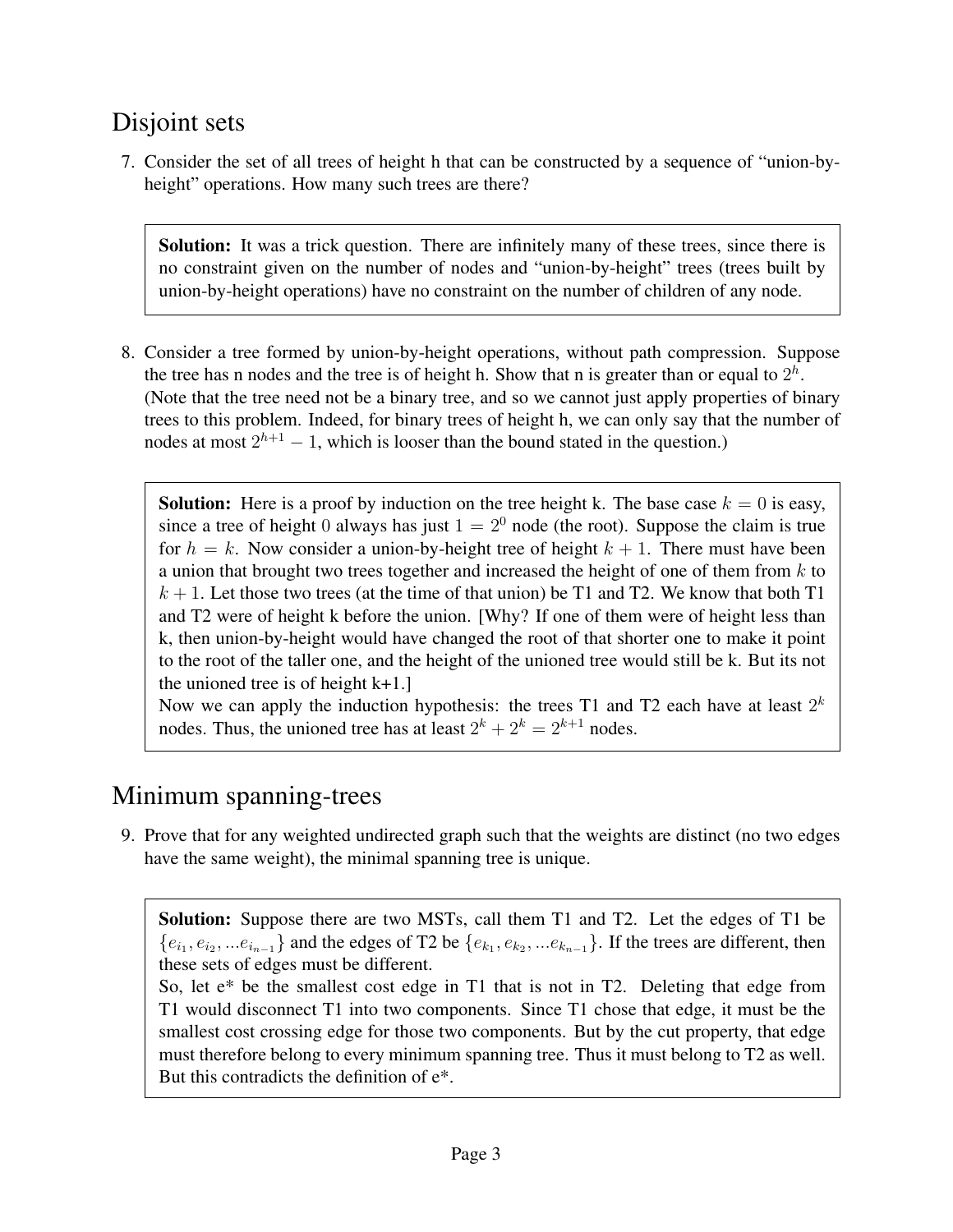10. If a connected undirected graph has n vertices, then any spanning tree has n-1 edges.

Solution: Consider the edges in a spanning tree T and consider a graph with no edges, but all n vertices. Now add the edges of the spanning tree one by one. Each edge is a crossing edge between two connected components and adding the edge reduces the number of connected components by 1. Since adding all the edges of T (one by one) reduces the number of connected components from n down to 1, it must be that T has n-1 edges.

11. Consider the flow graph below. Apply the Kruskal algorithm to calculate the minimum spanning tree.





### Single-source shortest paths

12. In breadth first search, each vertex has a "visited" field which is set to true before the vertex is put in the queue. What happens if BFS instead sets the visited field to true when the vertex is removed from the queue? Does the algorithm still work? Does it run just as fast? What if we want to find the shortest path between every pair of vertices in the graph ?

Solution: The algorithm still works. However, multiple copies of the vertex can be put the queue. The maximum number of copies is the in-degree of the vertex. The size of the queue grows as  $O(|E|)$  rather than  $O(|V|)$ .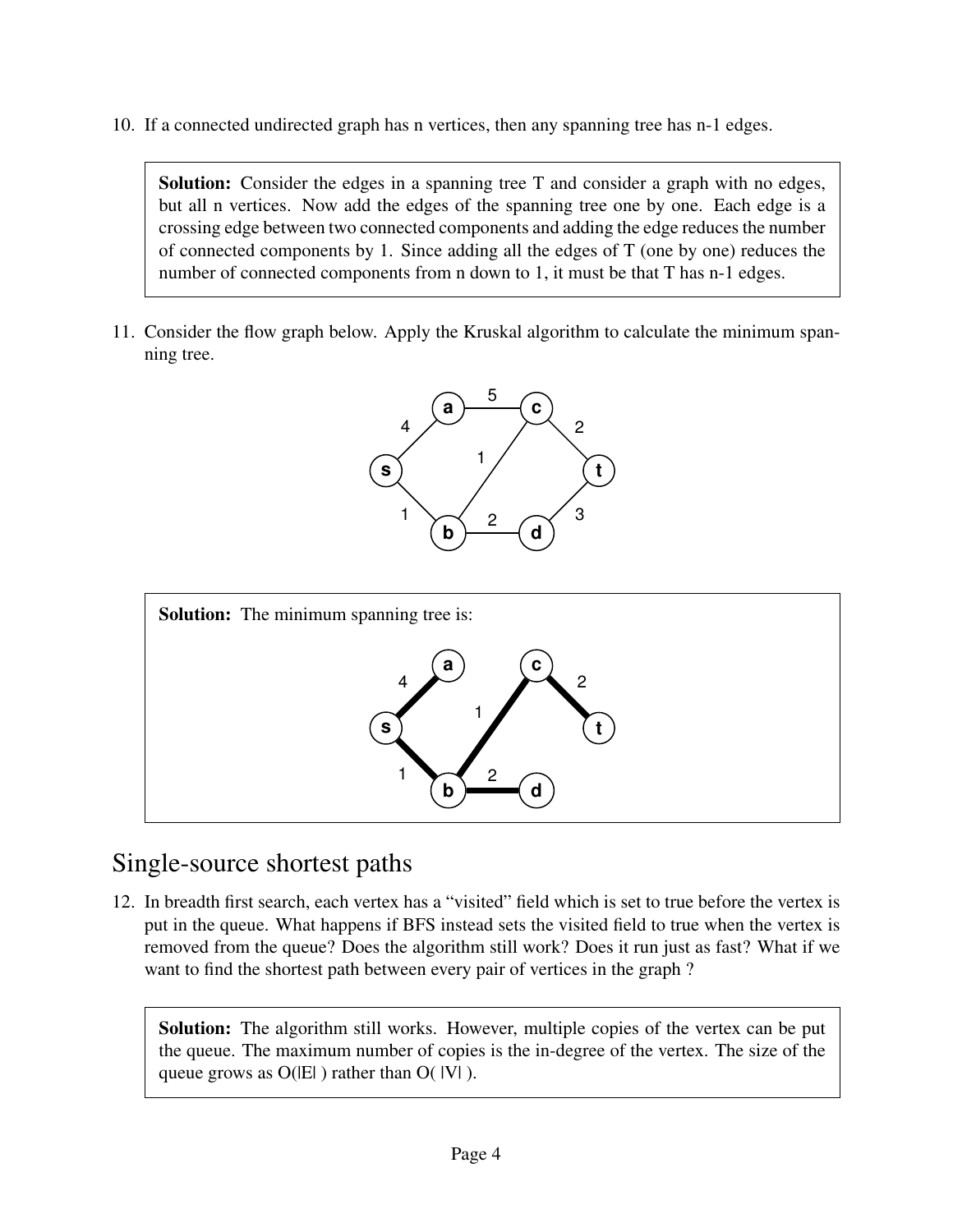13. Dijkstra's algorithm assumes the edges have non-negative weights. (Where does this come up in the proof of correctness?) But suppose we have a graph with some negative weights, and let edge e be such that cost(e) is the smallest (most negative). Consider a new graph in which we add cost(e) to all the edge weights, thus making all weights in the new graph nonnegative. Now the conditions hold for Dijkstra to find the shortest paths, so we could now run Dijkstra. Is this a valid way to solve for shortest paths in the case that some edges have negative weights? Justify your answer.

Solution: No. For any path in the original graph, the distance of that same path P in the new graph will be greater by cost (e) multiplied by the number of edges in the path P, since we incremented each edges cost by cost(e). But for two paths with a different number of edges, the totals for the extra costs that we have added will be different. So there is no reason why you should expect to get the same solutions in the two cases. [Note that by ?same solutions? here, I don?t just mean the same distances of the shortest paths; I mean the paths themselves!] For example, take the graph with three edges  $cost(u,v) = -2$ ,  $cost(v, w) = 2$ ,  $cost(u, w) = 1$ . The shortest path to w is  $(u, v, w)$ . But adding 2 to the cost of each edge and then running Dijkstra would give the shortest path as (u, w).

14. Consider the flow graph below. Apply the Dijkstra's algorithm to calculate the shortest paths from s.



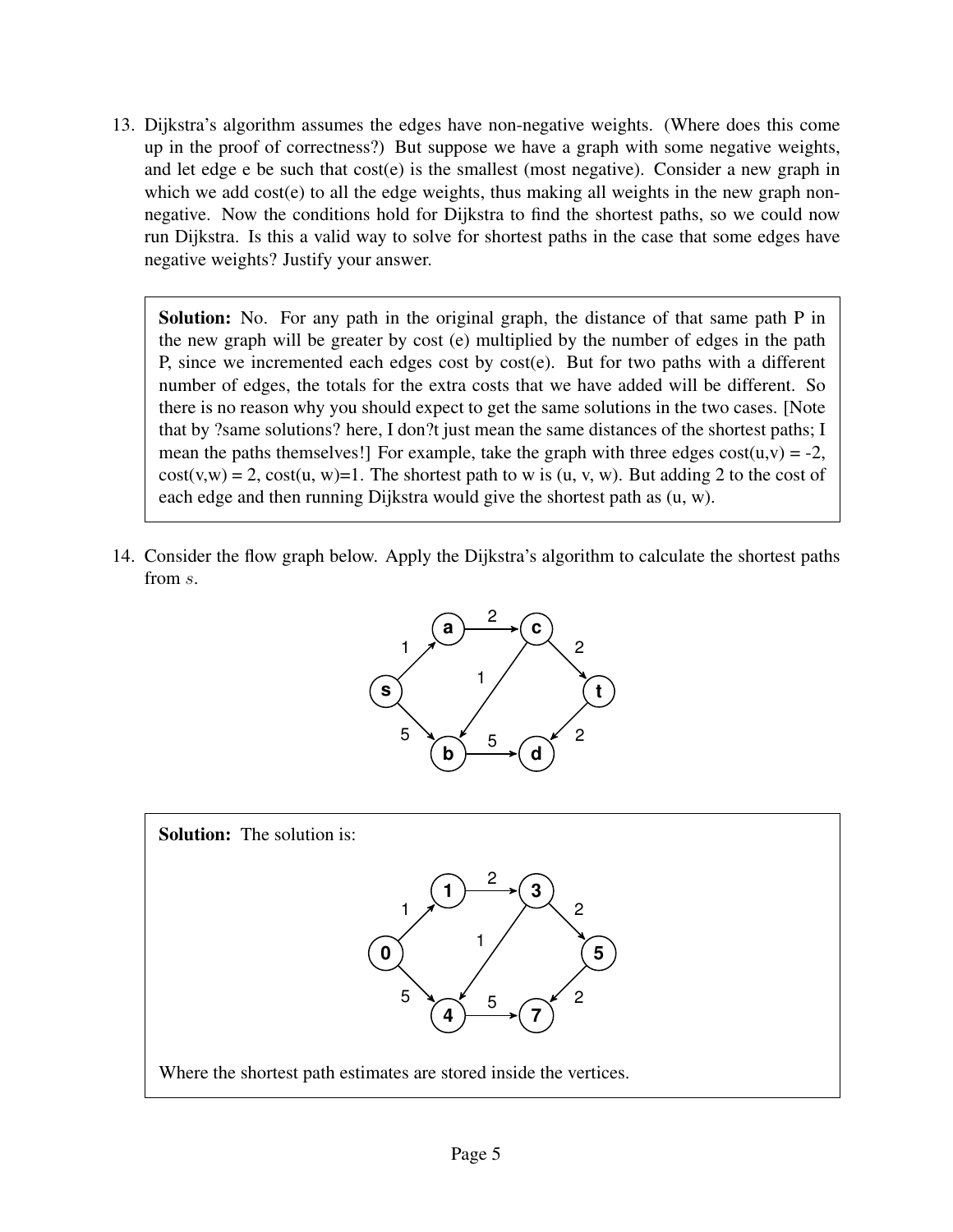# Bipartite graphs

15. Given the preferences shown here, use the Gale-Shapley algorithm to find a stable matching.

|            | A's preferences               | B             | B's preferences                |
|------------|-------------------------------|---------------|--------------------------------|
| $\alpha_1$ | $\beta_1, \beta_2, \beta_3$   | /31           | $\alpha_3, \alpha_1, \alpha_2$ |
| $\alpha$   | $\beta_1,\,\beta_2,\,\beta_3$ | りっ            | $\alpha_1, \alpha_3, \alpha_2$ |
| $\alpha_3$ | $\beta_1, \beta_2, \beta_3$   | $\frac{1}{3}$ | $\alpha_3, \alpha_2, \alpha_1$ |

**Solution:** The answer is  $(\alpha_1, \beta_2), (\alpha_2, \beta_3), (\alpha_3, \beta_1)$ .

16. Consider an instance of the stable matching problem in which, for all  $\alpha \in A$ ,  $\alpha$ 's first choice is  $\beta$  if and only if  $\beta$ 's first choice is  $\alpha$ . In this case, there is only one stable matching. Why?

**Solution:** By definition, a matching is unstable if there exists an  $\alpha \in A$  and a  $\beta \in B$  that prefer each other over their present partners. Take any matching for which some  $\alpha \in A$ doesn't get its first choice. Let the first choice of  $\alpha$  be  $\beta$ . Then  $\beta$  is not getting its first choice either, since  $\beta$ 's first choice is  $\alpha$ . But then this matching is not stable. Thus, for any stable matching, every  $\alpha$  gets its first choice, and so every  $\beta$  (by the constraints given in this question) gets its first choice too.

## Flow networks

17. Suppose the capacities in a network flow are not integers. How would this change the O( ) runtime of the Ford Fulkerson algorithm? Does the algorithm terminate?

Solution: The stated runtime of Ford-Fulkerson is  $O(C \, m)$  as explained in the lecture, where C is an integer namely the sum of integer capacities of edges out of s. If the capacities are not integers, then this  $O($  ) no longer makes sense because  $O($  ) always assumes we are talking about integers i.e. number of operations. More concretely, if we applied the Ford-Fulkerson algorithm to a flow network having non-integer capacities, we would still find that the flow increases in every pass through the main loop. However, the amount by which the flow increases might be a very small number and this number might get smaller and smaller indefinitely. There is no reason why the while loop would ever terminate. (Here we ignore the precision limits of representing floating point numbers on real computers, which you will learn about in COMP 273 or ECSE 221, if you haven't already)

<sup>18.</sup> Consider the flow graph below. Apply the Ford-Fulkerson algorithm to calculate the maximum flow.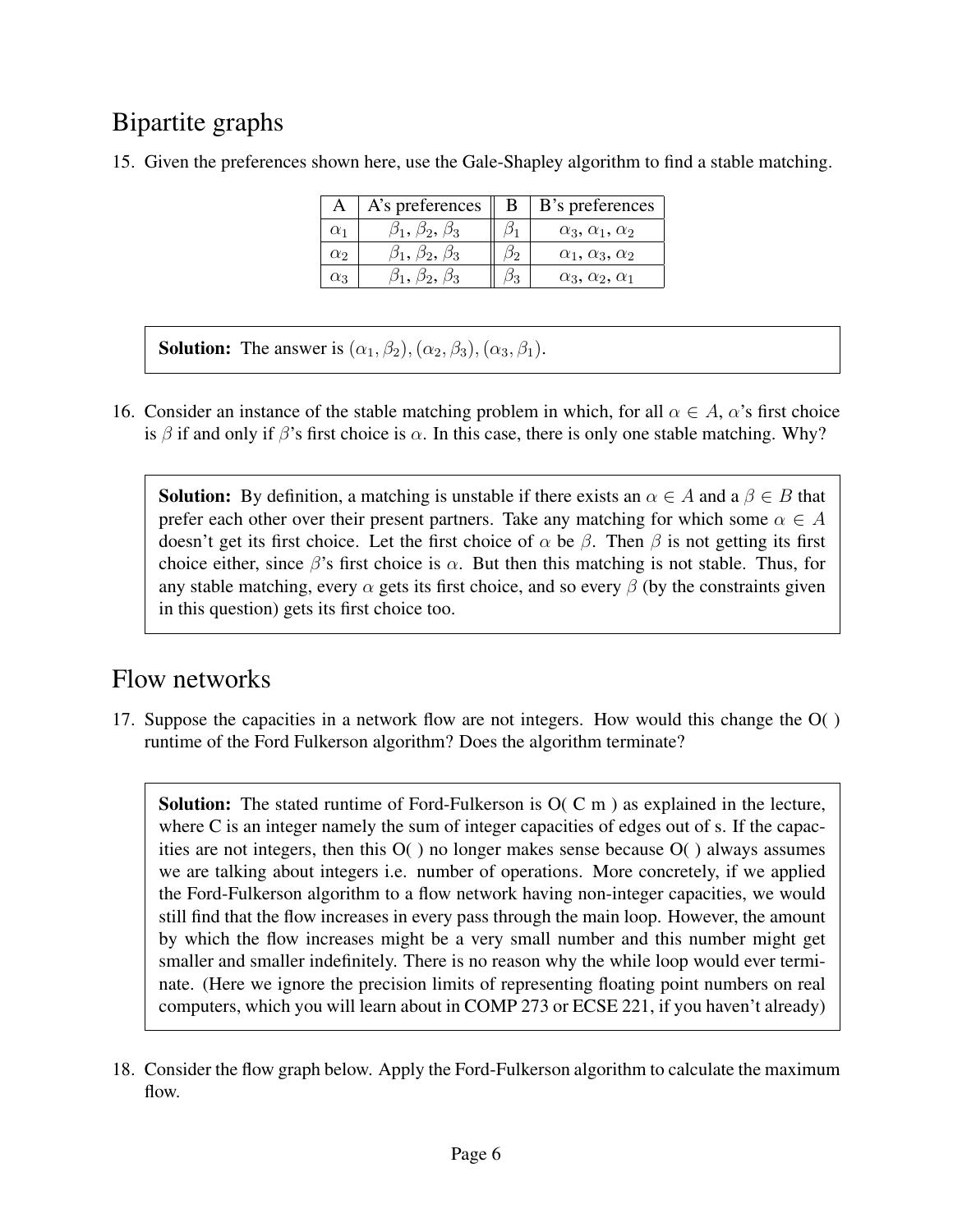



## Dynamic programming

19. The Coin Row Problem: Suppose you have a row of coins with values that are positive integers  $c_1, \dots, c_n$ . These values might not be distinct. Your task is to pick up coins have as much total value as possible, subject to the constraint that you don't ever pick up two coins that lie beside each other. How would you solve this using dynamic programming?

Solve the problem for coins with values  $c_1$  to  $c_6$  as follows:  $(5, 1, 2, 10, 6, 2)$ .

Solution: The idea for the recurrence is as follows. Start with the last coin. You either pick it up or you don't. If you pick it up, then you cannot pick up the second to last coin but you are free to pick up any others. If you don't pick up the last coin, then you are free to pick up any of the others (subject to the problem's constraints). The recurrence that describes this is  $f(n) = \max(c_n + f(n-2), f(n-1))$ , with base case  $f(1) = c_1$ ,  $f(0) = 0.$ 

You can solve this either iteratively or recursively using dynamic programming. For the example given, the maximum value is 17 and uses coins  $\{c_1 = 5, c_4 = 10, c_6 = 2\}$ .

20. The Coin Change Problem: Suppose we have m types of coins with values  $c_1 < c_2 < \cdots c_m$ (e.g. in the case of pennies, nickels, dimes, ... we would have  $c_1 = 1$ ,  $c_2 = 5$ ,  $c_3 = 10$ ,  $\cdots$ ). Let  $f(n)$  be the minimum number of coins whose values add up to exactly n. Write a recurrence for  $f(n)$  in terms of the values of the coins. You may use as many of each type of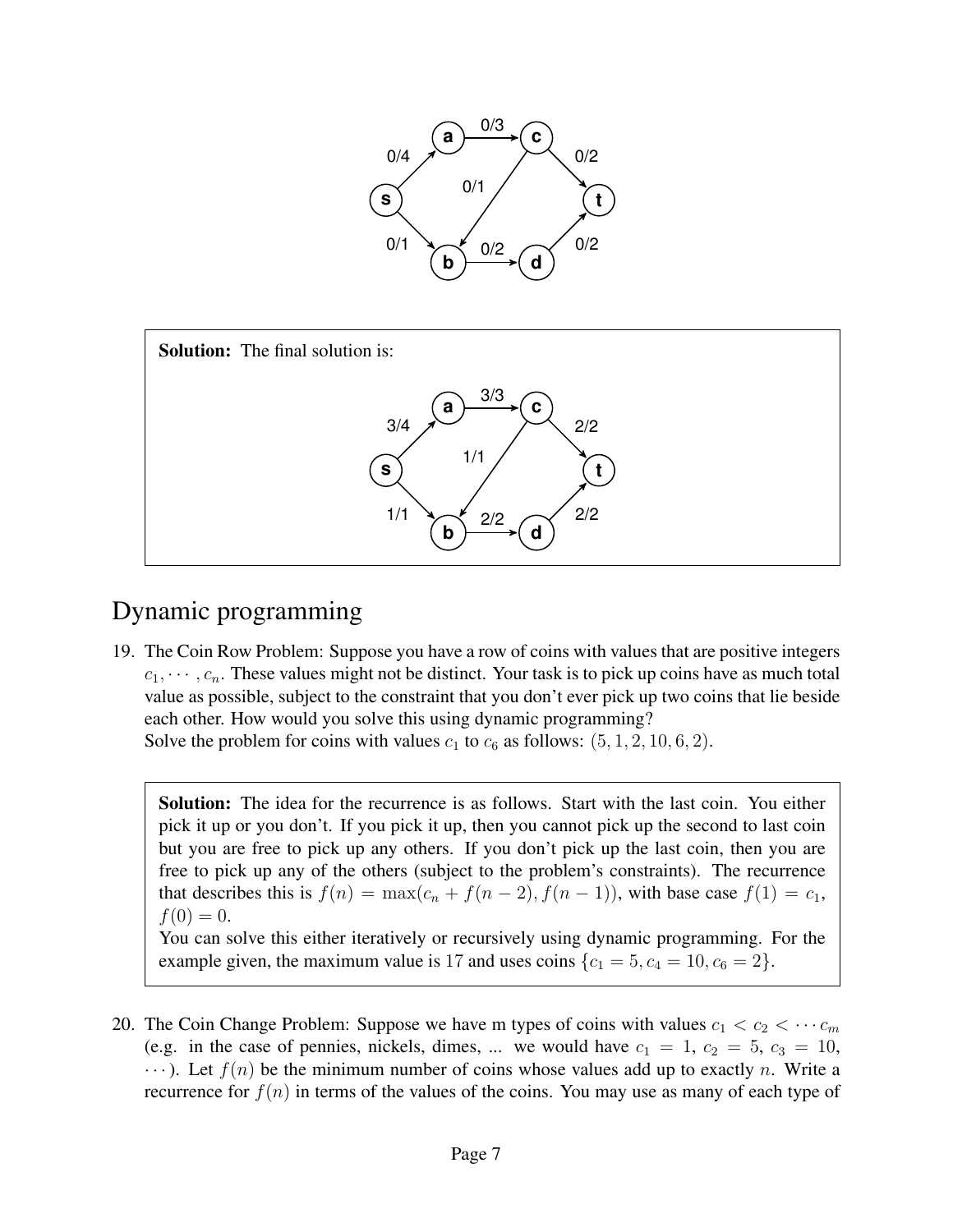coin as you wish.

As an example, suppose the coin values  $c_1$ ,  $c_2$ , and  $c_3$  are 1, 3, 4. Solve the problem for  $n = 6$ using dynamic programming.

Solution: To write the recurrence, we consider the case that a coin of type j was used in the optimal solution. Then, if a coin of type j was used, we need to solve the subproblem of finding the minimum number of coins whose values sum up to  $n - c_j$ . Thus,  $f(n) =$  $min_{i\in\{1\cdots m\}}1 + f(n-c_i), f(0) = 0.$ For the example given, the solution is two coins of value 3 each.

21. What is the optimal substructure of the Neddleman-Wunch algorithm (i.e. optimal pairwise sequence alignment)?

Solution: Recall the definition of the optimal substructure: "The optimal solution for one problem instance is formed from optimal solutions for smaller problems". The optimal substructure is usually materialized in the dynamic programming equations. In the Neddleman-Wunch algorithm these equations are:

 $NW(i, j) = max$  $\sqrt{ }$  $\int$  $\mathcal{L}$  $NW(i-1, j) + \delta(a_i, -)$  (deletion)  $NW(i-1, j-1) + \delta(a_i, b_j)$  (match or mismatch)  $NW(i, j - 1) + \delta(-, b_j)$  (insertion)

Where a and b are the sequences to align,  $\delta$  the edit cost function, and  $NW(i, j)$  is the dynamic programming table that stores the score of the optimal alignment of the prefix  $a_{1\cdots i}$  and  $b_{1\cdots j}$ .

The last column of any alignment is either a deletion, match/mismatch or insertion. Then, the optimal alignment of two string  $a_{1\cdots i}$  and  $b_{1\cdots j}$  is made from the concatenation of (i) an optimal alignment of  $a_{1\cdots i-1}$  and  $b_{1\cdots j}$  if the alignment ends with a deletion, (ii) an optimal alignment of  $a_{1\cdots i-1}$  and  $b_{1\cdots i-1}$  if the alignment ends with a match or mismatch, or (iii) an optimal alignment of  $a_{1\cdots i}$  and  $b_{1\cdots j-1}$  if the alignment ends with a insertion. The optimal alignment is this made from the best option among those three.

We note that the sub-problems are strictly smaller since the length of at least one of the two sequences has been reduce by 1.

## Divide-and-Conquer

22. In Karatsuba multiplication, when you do the multiplication  $(x_1+x_0)\cdot(y_1+y_0)$ , the two values you are multiplying might be  $n/2 + 1$  digits each, rather than  $n/2$  digits, since the addition might have led to a carry e.g.  $53 + 52 = 105$ . Does this create a problem for the argument that the recurrence is  $t(n) = 3t(n/2) + c_n$ ?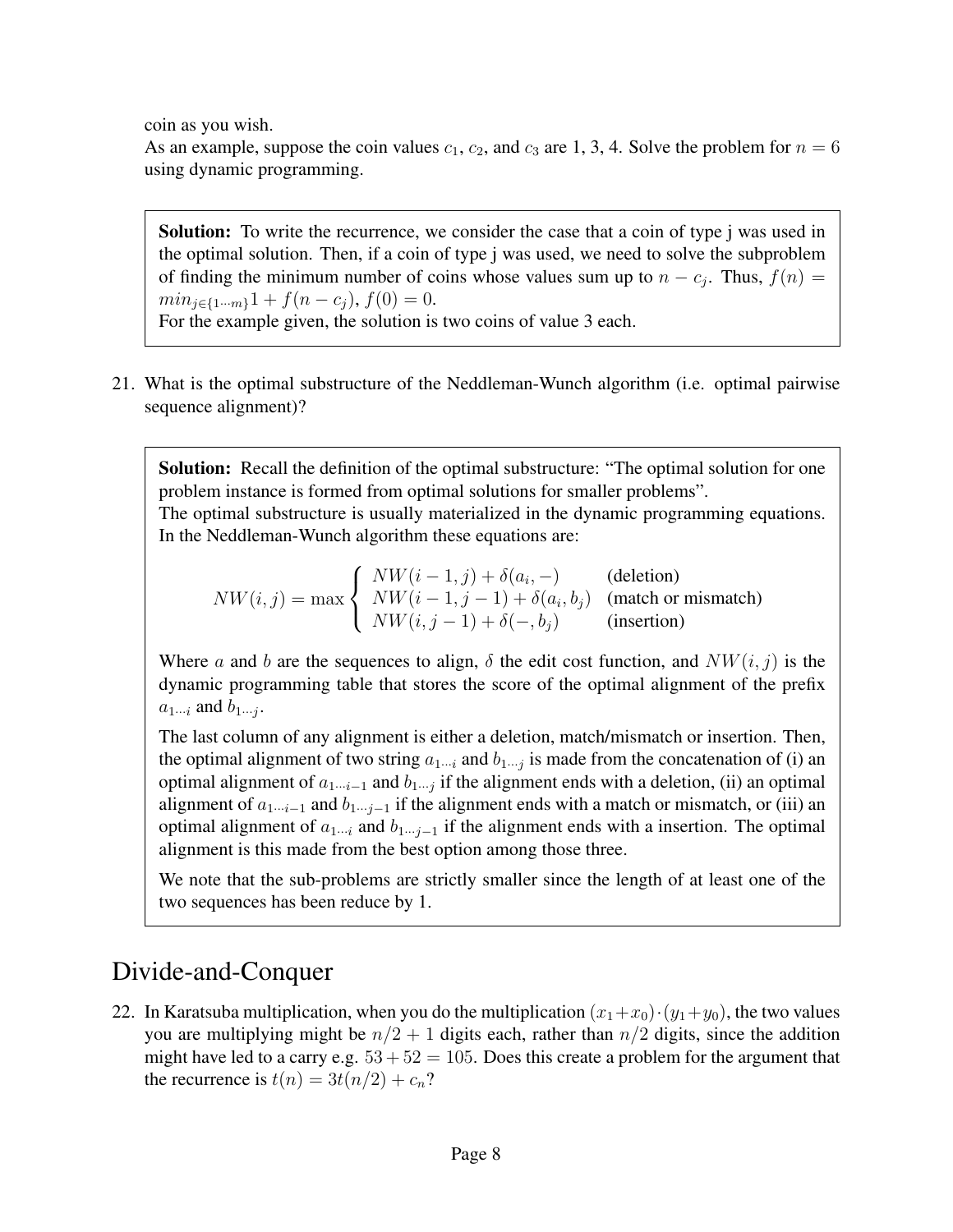**Solution:** The recurrence would need to be written  $t(n) = 2t(n/2) + t(n/2 + 1) + c \cdot n$ . We know that  $t(n)$  is  $O(n^2)$  and we are trying to prove a better bound, but the fact that it is  $O(n^2)$  allows us to say that  $t(n) \leq c \cdot n^2$  for some constant c and for sufficiently large n (Recall the formal definition from COMP 250). Thus,  $t(n/2 + 1) \leq c \cdot (n/2 + 1)$  $1)^2 = c \cdot (n/2)^2 + c \cdot n/2 + c$  for some constant c and for sufficiently large n. Thus,  $t(n/2 + 1) = t(n/2) + O(n)$ , that is,  $t(n/2 + 1)$  is bigger than  $t(n/2)$  but only by an amount that grows linearly with  $n$ . Thus, we can write:

$$
t(n) = 2t(n/2) + t(n/2 + 1) + cn = 3t(n/2) + O(n).
$$

In case the above went too fast, here is the basic idea: there is no problem that the Karatsuba trick requires multiplying two numbers of size  $n/2 + 1$  instead of  $n/2$ . The reason it doesn't matter is that the extra work you need to do is bounded by some O(n) term. You are already doing a bunch of  $O(n)$  work at each node (of the call tree). So one extra  $O(n)$ term won't make any difference.

- 23. Apply the master method to determine the asymptotic behavior of the function  $T(n)$ .
	- 1.  $T(n) = 2 \cdot T(n/4) + n^{0.51}$
	- 2.  $T(n) = 0.5 \cdot T(n/2) + 1/n$
	- 3.  $T(n) = 64 \cdot T(n/8) n^2 \cdot log n$
	- 4.  $T(n) = \sqrt{2} \cdot T(n/2) + \log n$
	- 5.  $T(n) = 6 \cdot T(n/3) + n^2 \cdot \log n$
	- 6.  $T(n) = 3 \cdot T(n/3) + n/2$

#### Solution:

- 1. Case 3:  $T(n) = \Theta(n^{0.51})$
- 2. Does not apply:  $a < 1$
- 3. Does not apply:  $f(n)$  not positive
- 4. Case 1:  $T(n) = \Theta(\sqrt{n})$
- 5. Case 3:  $T(n) = \Theta(n^2 \cdot \log n)$
- 6. Case 2:  $T(n) = \Theta(n \cdot \log n)$
- 24. Write a recurrence that describes its worst-case running time of the quicksort algorithm.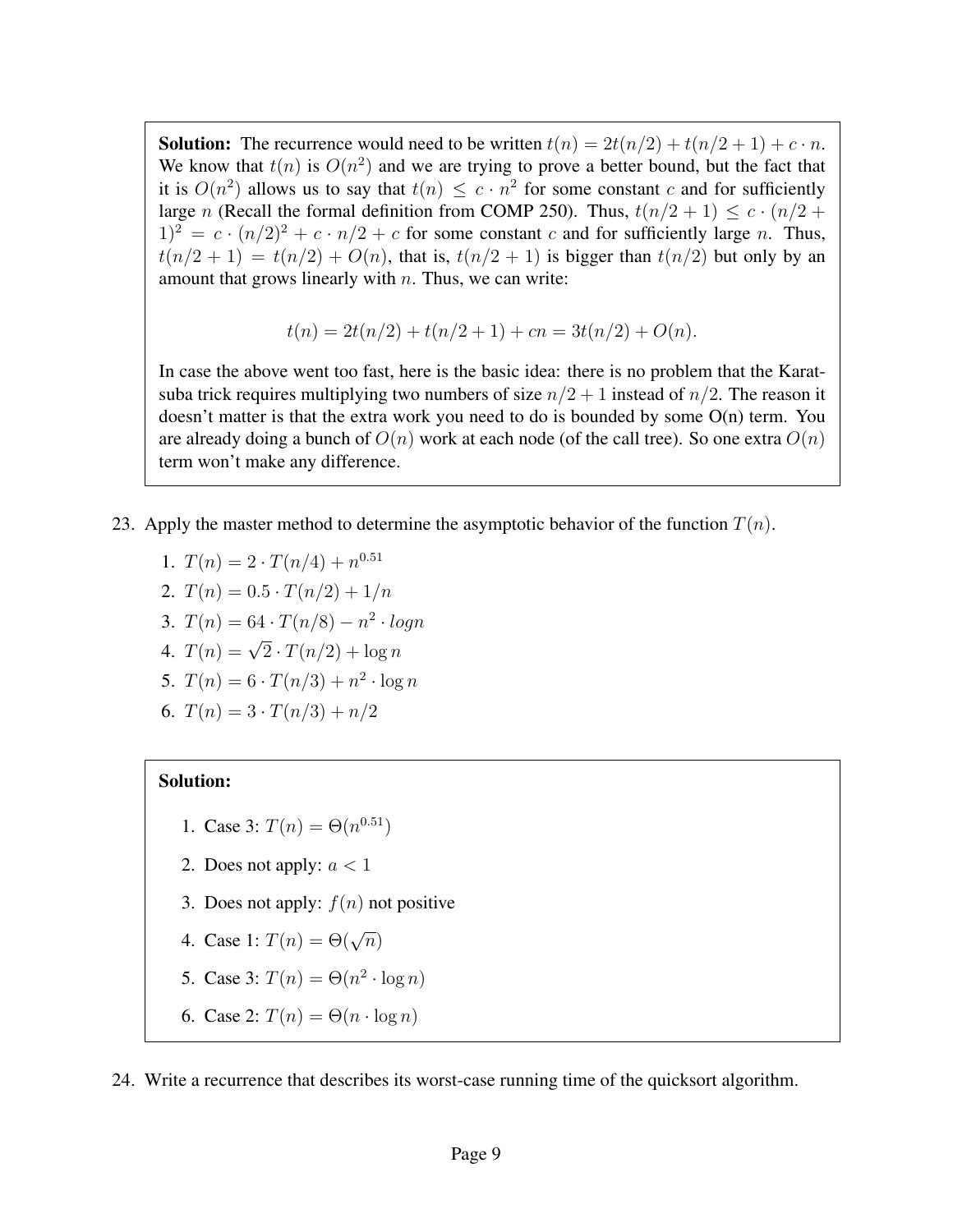**Solution:**  $T(n) = T(n-1) + T(0) + \Theta(n)$ 

#### Amortized analysis

25. Suppose we perform a sequence of stack operations on a stack whose size never exceeds  $k$ . After every  $k$  operations, we make a copy of the entire stack for backup purposes. Show that the cost of n stack operations, including copying the stack, is  $O(n)$  by assigning suitable amortized costs to the various stack operations.

Solution: Charge \$2 for each PUSH and POP operation and \$0 for each COPY. When we call PUSH, we use \$1 to pay for the operation, and we store the other \$1 on the item pushed. When we call POP, we again use \$1 to pay for the operation, and we store the other \$1 in the stack itself. Because the stack size never exceeds k, the actual cost of a COPY operation is at most \$k, which is paid by the \$k found in the items in the stack and the stack itself. Since there are k PUSH and POP operations between two consecutive COPY operations, there are \$k of credit stored, either on individual items (from PUSH operations) or in the stack itself (from POP operations) by the time a COPY occurs. Since the amortized cost of each operation is  $O(1)$  and the amount of credit never goes negative, the total cost of n operations is  $O(n)$ .

26. Suppose we perform a sequence of n operations on a data structure in which the  $i^{th}$  operation costs  $i$  if  $i$  is an exact power of 2, and 1 otherwise. Use aggregate analysis or accounting method to determine the amortized cost per operation.

#### Solution:

#### Aggregate analysis:

Let  $c_i$  be the cost of  $i^{th}$  operation.

$$
c_i = \begin{cases} i & \text{if } i \text{ is an exact power of 2} \\ 1 & otherwise \end{cases}
$$

*n* operations cost:  $\sum_{i=1}^{n} c_i \leq n + \sum_{j=0}^{\log n} 2^j = n + (2n - 1) < 3n$ . (Note: We ignoring floor in upper bound of  $\sum 2^j$ ).

Thus the Average cost of operation  $=$  Total cost  $<$  3 number of operations. And by aggregate analysis, the amortized cost per operation  $= O(1)$ .

#### Accounting method:

Charge each operation \$3 (amortized cost  $\hat{c}_i$ ).